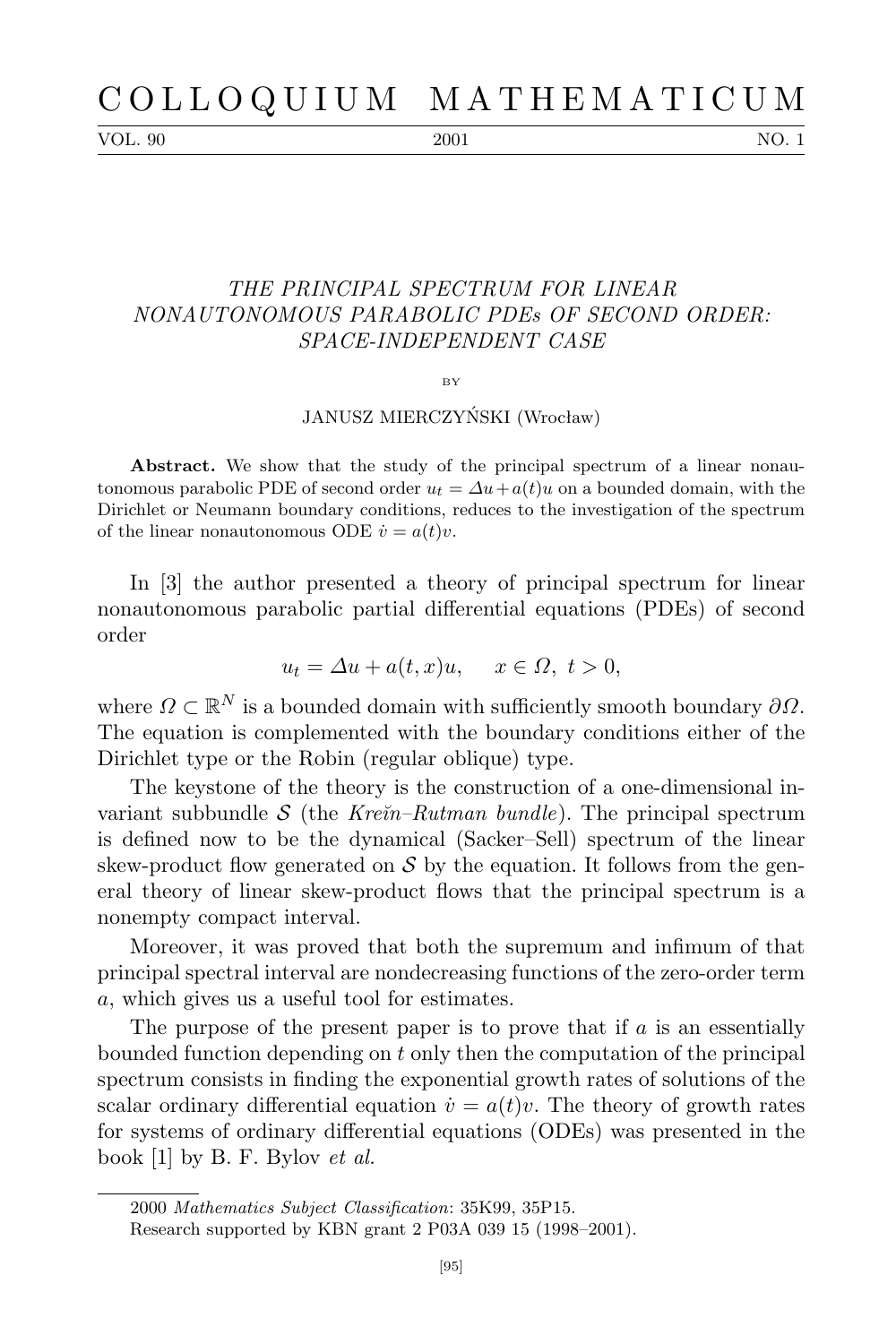Consider a linear parabolic partial differential equation of second order

(1) 
$$
u_t = \Delta u + a(t)u, \quad x \in \Omega, \ t > 0,
$$

where  $\Omega \subset \mathbb{R}^N$  is a bounded domain with boundary  $\partial \Omega$  of class  $C^2$  and  $a \in$  $L^{\infty}(0,\infty)$ . Equation (1) is complemented either with the Dirichlet boundary conditions

(2a) 
$$
u(t,x) = 0, \quad x \in \partial\Omega, \ t > 0,
$$

or with the Neumann boundary conditions

(2b) 
$$
\frac{\partial u}{\partial \nu}(t,x) = 0, \quad x \in \partial \Omega, \ t > 0,
$$

where  $\nu: \partial \Omega \to \mathbb{R}^N$  is the normal unit outward vector field.

For  $t > 0$  put  $(a \cdot t)(s) := a(t + s)$ . Denote by A the closure in the weak-<sup>\*</sup> topology of the set  $\{a \cdot t : t \geq 0\} \subset L^{\infty}(0, \infty)$ . It is well known that

(i) A is a compact metrizable space,

(ii) the mapping  $A \times [0, \infty) \ni (b, t) \mapsto b \cdot t \in A$  is continuous.

For  $b \in A$  denote by *B* the solution of the initial value problem

(3) 
$$
\begin{cases} \dot{v} = b(t)v, \\ v(0) = 1. \end{cases}
$$

It is well known that

(4) 
$$
B(t) = \exp\left(\int_{0}^{t} b(s) ds\right).
$$

We denote by  $C([0,\infty))$  the Fréchet space of continuous real functions on  $[0, \infty)$  (endowed with the ordinary topology of uniform convergence on compact sets).

PROPOSITION 1. *The assignment*  $\mathbb{A} \ni b \mapsto B \in C([0,\infty))$  *is continuous.* 

*Proof.* Let  $b_n \to b$  in A. Fix  $T > 0$ . The set  ${B_n|_{[0,T]}}$  is clearly bounded and equicontinuous in the Banach space  $C([0,T])$  of continuous real functions with the supremum norm, so by the Ascoli–Arzelà theorem there is a subsequence converging to some  $\widetilde{B} \in C([0,T])$ . But for each  $t \in [0,T]$  one has

$$
\lim_{n \to \infty} B_n(t) = \lim_{n \to \infty} \exp\left(\int_0^t b_n(s) \, ds\right) = \lim_{n \to \infty} \exp\left(\int_0^\infty b_n(s) \mathbf{1}_{[0,t]}(s) \, ds\right)
$$

$$
= \exp\left(\int_0^\infty b(s) \mathbf{1}_{[0,t]}(s) \, ds\right) = \exp\left(\int_0^t b(s) \, ds\right) = B(t),
$$

from which it follows that  $B_n|_{[0,T]}$  converges in  $C([0,T])$  to  $B|_{[0,T]}$ .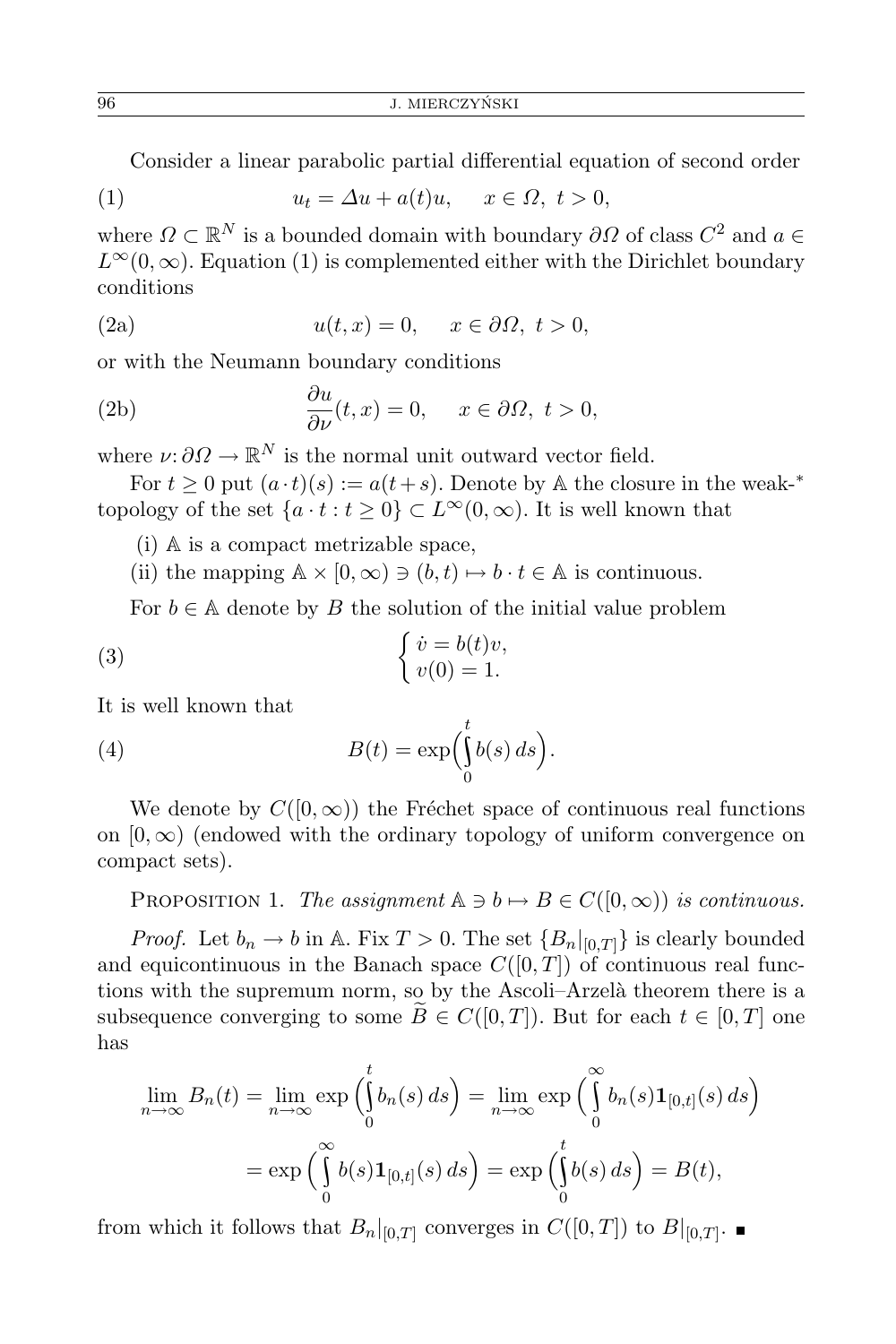For  $1 < p < \infty$  denote by  ${e^{A_p t}}_{t \geq 0}$  the analytic semigroup of bounded linear operators generated on  $L^p(\Omega)$  by the closure of the Laplace operator *∆* with the corresponding boundary conditions (2). Let **e** stand for the principal eigenfunction (we choose **e** so that  $e(x) > 0$  for  $x \in \Omega$  and  $\|\mathbf{e}\|_{L^2(Q)} = 1$ , and let *Λ* stand for the principal eigenvalue of the Laplacian with the boundary conditions (2).

Consider the equation

(5) 
$$
u_t = \Delta u + b(t)u, \quad x \in \Omega, \ t > 0,
$$

where  $b \in A$ , endowed with the corresponding boundary conditions (2) and the initial condition

(6) 
$$
u(0,x) = u_0(x), \quad x \in \Omega.
$$

For  $b \in \mathbb{A}$ ,  $1 < p < \infty$ ,  $u_0 \in L^p(\Omega)$  and  $t \geq 0$  put

(7) 
$$
u_p(t; b, u_0) := B(t)e^{\Delta_p t}u_0.
$$

The theory of principal spectrum was presented in [3] in an axiomatic way. We now briefly analyze the fulfillment of those axioms in the present setting.

Axiom (A1) states that the parameter space A is a convex compact metrizable subset of a topological vector space consisting of (equivalence classes of) Lebesgue measurable functions from  $(0, \infty) \times \Omega$  into  $\mathbb{R}^{N^2 + N + 1}$ . As regards the domain and the dimensionality of the target space, now only the zero-order term depends on  $t$  (and is independent of  $x$ ), so the choice of functions from  $(0, \infty)$  to R is natural here. In the present setting A need not be convex, since in [3] the convexity of A was used only in Part 3, whereas in the main part of the theory (used in the present paper) it was not necessary.

Axiom (A2) states the translation invariance of A and (A3) asserts that the translation is continuous. Both are clearly satisfied (see (i) and (ii)).

The next six axioms  $(A4)$ – $(A9)$  concern the properties of the solution. Axiom (A4) establishes the existence of a solution considered a function from  $[0, \infty)$  to  $L^p(\Omega)$ .

Axiom (A5) states that the solution depends continuously (as an element of the Banach space  $C([0,T], L^p(\Omega))$  on initial conditions and parameters. Its fulfillment follows from the following

LEMMA 2. Let  $T > 0$ . Assume that  $b_n$  converges in  $A$  to  $b$  and  $u_n$ *converges in*  $L^p(\Omega)$  *to*  $u_0$ *. Then*  $u_p(\cdot; b_n, u_n)$  *converges in*  $C([0, T], L^p(\Omega))$ *to*  $u_p(\cdot; b_n, u_n)$ .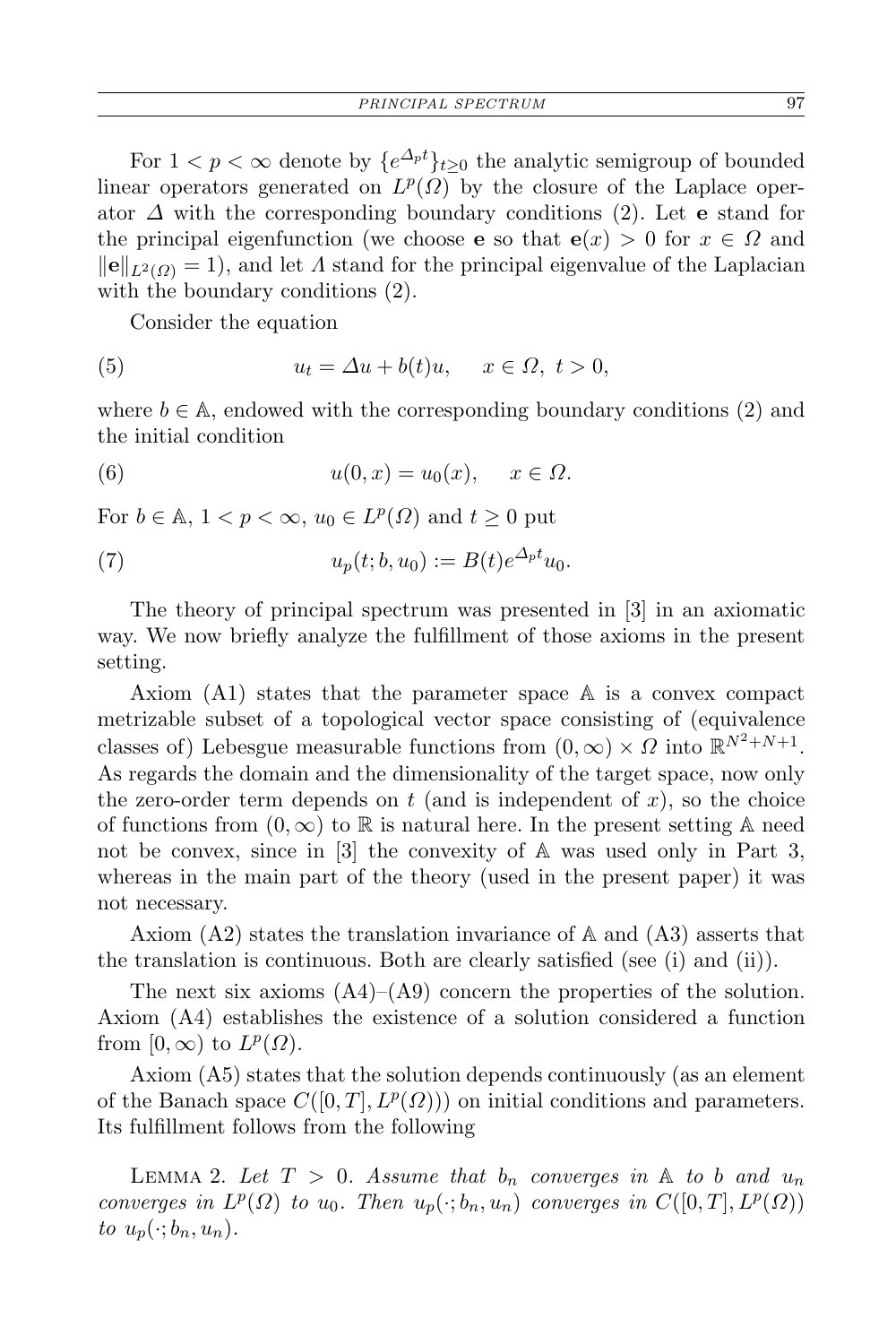*Proof.* We have  $\sup_{t \to \infty} \|B_n(t)e^{\Delta_p t}u_n - B(t)e^{\Delta_p t}u_0\|_{L^p(\Omega)}$ *t∈*[0*,T*]  $\leq$   $||B_n - B||_{C([0,T])} \cdot \sup_{t \in [0,T]}$  $||e^{\Delta_p t}u_0||_{L^p(\Omega)}$  $+ \ \|B_n\|_{C([0,T])} \cdot \sup_{t \in [0,T]}$  $||e^{\Delta p t}(u_n - u_0)||_{L^p(\Omega)}$ .

The convergence to zero follows by Proposition 1 and the fact that  ${e^{A_p t}}_{t\geq 0}$ is a  $C_0$ -semigroup of bounded linear operators on  $L^p(\Omega)$ .

Axiom (A6) states that  $u_p(t; u_0, b)$  is in fact an element of  $C^1(\overline{\Omega})$  for  $t > 0$  (this allows us to write simply  $u(t; u_0, b)$ ), and (A7) states that for  $t > 0$  fixed the mapping  $L^p(\Omega) \ni u_0 \mapsto u(t; u_0, b) \in C^1(\overline{\Omega})$  is completely continuous. The fulfillment of both these axioms follows from the fact that they are satisfied for the Laplacian.

The same argument holds in the case of Axiom (A8), which says that for  $t > 0$  and  $b \in A$  the linear mapping  $u_0 \mapsto u(t; u_0, b)$  extends to an operator in  $\mathcal{L}(C^1(\overline{\Omega})^*, C^1(\overline{\Omega}))$ , where *\** stands for the dual.

Axiom (A9) stipulates that for  $0 < T_1 \leq T_2$  the mapping assigning to a parameter  $b \in A$  the function  $u_0 \mapsto u(\cdot; u_0, b)$  considered an element of  $C([T_1, T_2], \mathcal{L}(C^1(\overline{\Omega})^*, C^1(\overline{\Omega}))), 0 \leq T_1 < T_2$ , is continuous. Its fulfillment again follows easily by the construction of the solution.

Axiom (A10), stating that  $u(t; u_0, b)$  belongs to the interior of the corresponding nonnegative cone provided  $u_0(x) > 0$  for a.e.  $x \in \Omega$  and  $u_0 \neq 0$ , is satisfied as it holds for the Laplacian.

Axiom (A11), regarding the monotone dependence of the solution with respect to initial values and zero-order terms, is satisfied by the form (7) of the solution and the maximum principles. (In fact, (A11) is not needed in the definition of principal spectrum.)

Denote by  $v: [0, \infty) \to L^2(\Omega)$  the solution  $v(t) := u_2(t; a, e)$ . From now on, let  $\|\cdot\|$  stand for the  $L^2(\Omega)$ -norm.

By Thm. 2.12 in Mierczyński [3],  $\lambda \in \mathbb{R}$  belongs to the principal spectrum of (1) if and only if there are sequences  $0 \le s_n < t_n$ ,  $s_n \to \infty$ ,  $t_n - s_n \to \infty$ , such that

$$
\lim_{n \to \infty} \frac{\log ||v(t_n)|| - \log ||v(s_n)||}{t_n - s_n} = \lambda.
$$

As  $v(t) = A(t)e^{\Delta_2 t}$ **e** =  $A(t)e^{-At}$ **e**, where  $A(t) = \exp(\int_0^t a(\theta) d\theta)$ , we obtain our main result.

THEOREM 3.  $\lambda \in \mathbb{R}$  *belongs to the principal spectrum of* (1) *if and only if there are sequences*  $s_n < t_n$ ,  $s_n \to \infty$ ,  $t_n - s_n \to \infty$ , such that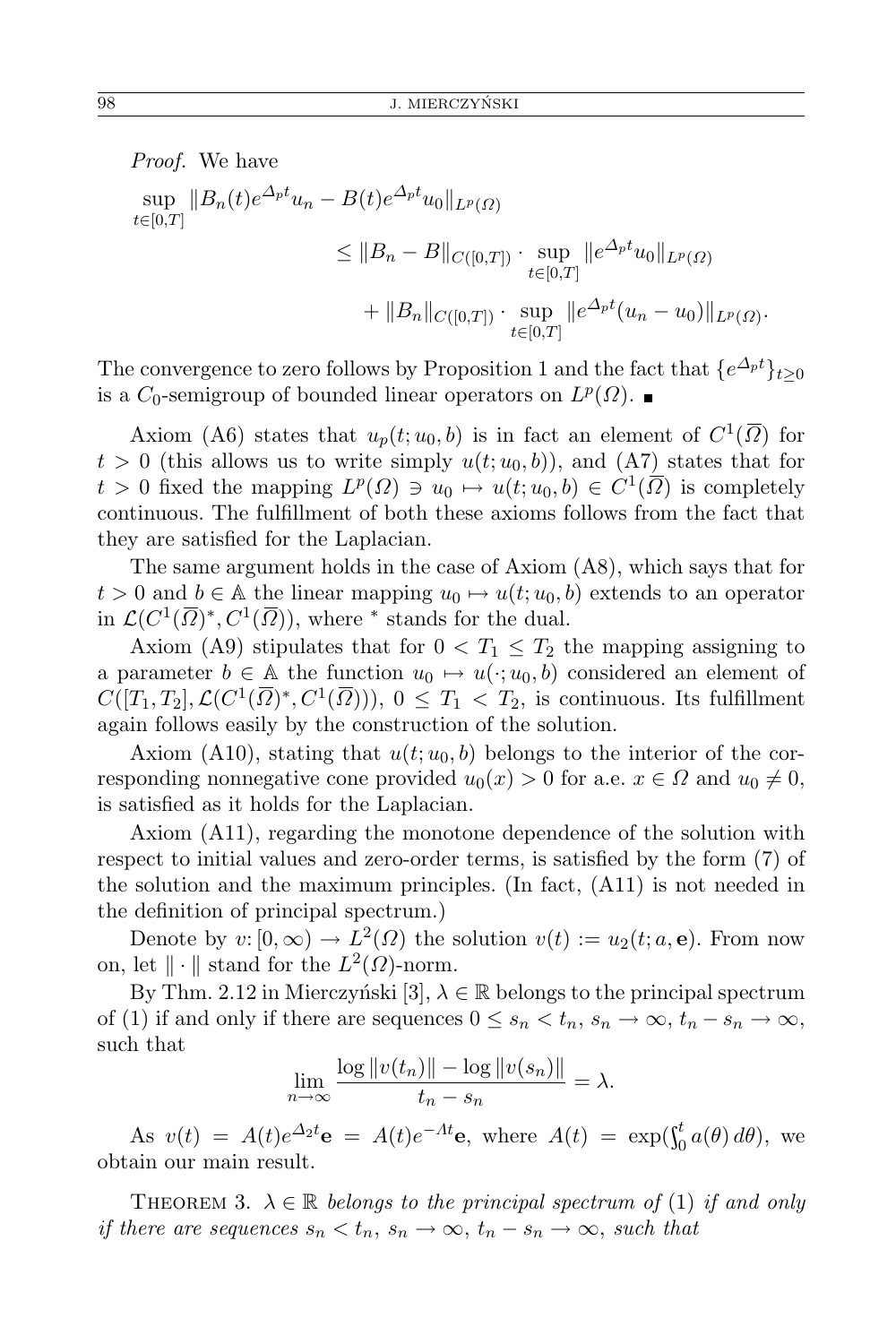$$
\lim_{n \to \infty} \frac{1}{t_n - s_n} \int_{s_n}^{t_n} a(\theta) d\theta = \lambda + \Lambda.
$$

In particular, under the Neumann boundary conditions the principal spectrum equals the set

$$
\left\{\lim_{n\to\infty}\frac{1}{t_n-s_n}\int\limits_{s_n}^{t_n}a(\theta)\,d\theta:s_n
$$

An important special case arises when *a* is (the restriction to  $(0, \infty)$  of) a Bohr almost periodic function on (*−∞, ∞*). Then the set of all possible limits

$$
\lim \frac{1}{t_n - s_n} \int\limits_{s_n}^{t_n} a(\theta) \, d\theta
$$

reduces to  $\{\overline{a}\}\,$ , where  $\overline{a}$  is the average of *a*,

$$
\overline{a} := \lim_{T \to \infty} \frac{1}{T} \int_{0}^{T} a(\theta) d\theta.
$$

According to Theorem 3 the principal spectrum is the singleton  ${\overline{a} - A}$ . (For more on the theory of principal spectrum in the almost periodic case see Hutson, Shen and Vickers [2].)

Our last remark concerns the situation when the equation (1) is asymptotically autonomous in the sense that there is  $a^* \in \mathbb{R}$  such that

(8) 
$$
\frac{1}{t-s}\int_{s}^{t}|a(\theta)-a^*|\,d\theta\to 0 \quad \text{as } s\to\infty, \ t-s\to\infty.
$$

Then it follows in a straightforward way from Theorem 3 that the principal spectrum equals  $\{a^* - A\}.$ 

Condition (8) is satisfied for example if

$$
\lim_{t \to \infty} a(t) = a^*
$$

or if

$$
\int_{t}^{\infty} |a(\theta) - a^*| d\theta \to 0 \quad \text{as } t \to \infty.
$$

## *REFERENCES*

[1] B. F. Bylov, R. E. Vinograd, D. M. Grobman and V. V. Nemytskiı̆, *Theory of Lyapunov Exponents and its Application to Problems of Stability*, "Nauka", Moscow, 1966 (in Russian); MR 34 #6234.